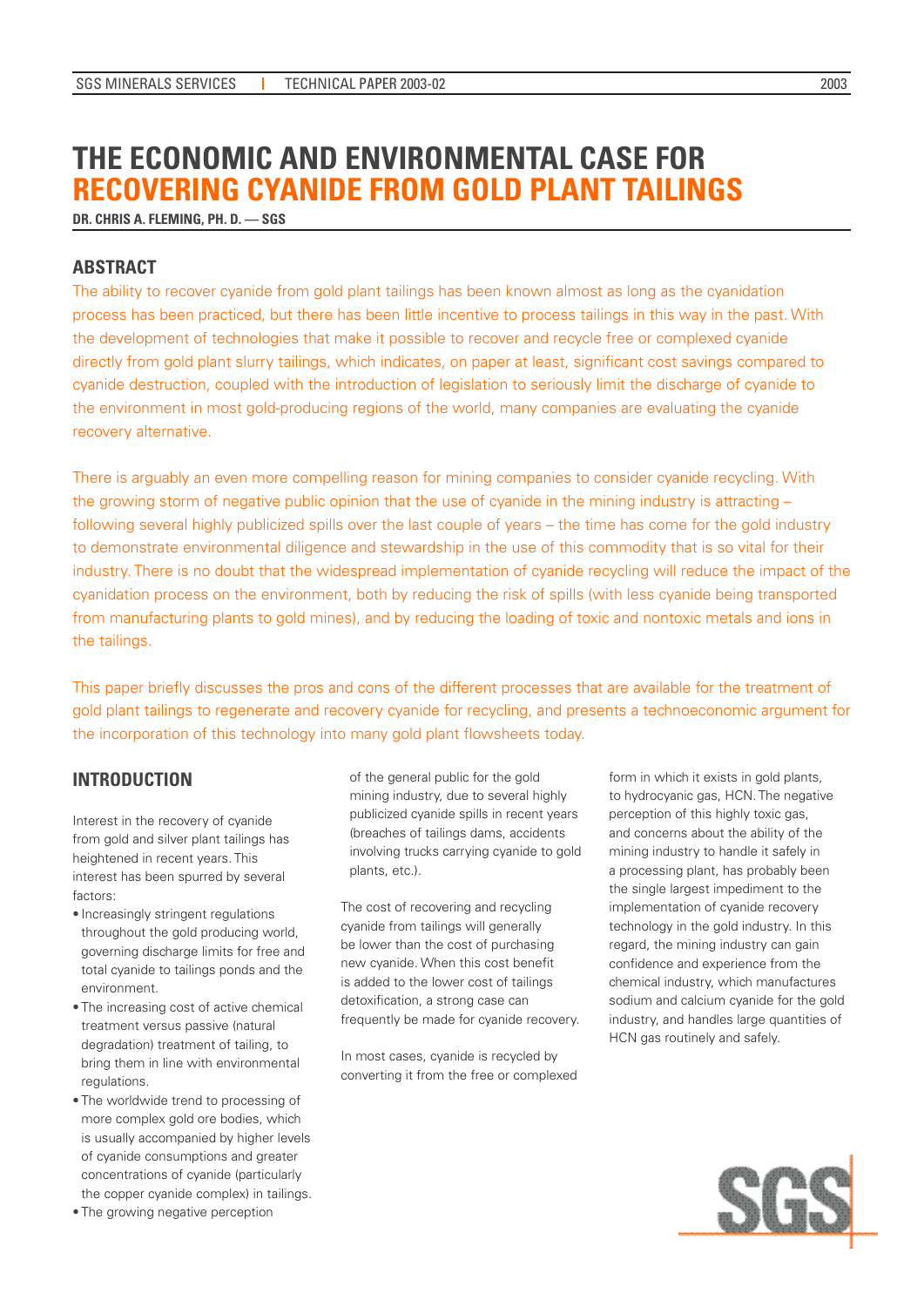If the cyanide is present in the tailings as free cyanide ( $pKa = 9.4$ ), it is possible to convert >99% of the cyanide to HCN gas by lowering the pH of the tailings to about 7.

$$
CN+ + H+ < -> HCN
$$
 (1)

If the cyanide is present as a metal cyanocomplex (Cu,Zn,Ni,Co etc), the pH must be reduced to more acidic values (which vary with the strength of the complex) to break down the complex and produce HCN gas. The addition of sulphide ions enhances this reaction by forming metal sulphide precipitates. The chemistry of cyanide recovery from metal cyanide complexes has been reviewed recently by Fleming (2001).

### **PRACTICAL CONSIDERATIONS**

An important consideration when evaluating process options for the treatment of the gold or silver plant tailings for cyanide recovery, is whether to treat the tailings directly as a slurry, or to first separate the solids and liquids and treat only the liquid phase. In making this decision, the following factors must be taken into consideration:

- The cost of solid/liquid separation. If the solids and liquids have already been separated (in Merrill Crowe or heap leaching, for example) this is not a factor. If they have not been separated, the cost of solid/liquid separation must be included as part of the cost to recover cyanide, and this can be significant, particularly for high-clay, slimy or viscous slurries. In most cases, the washed solids will still have to be treated by a detoxification process to remove residual soluble cyanide species.
- Cyanide recovery by direct acidification of tailings, followed by volatilization and reneutralization of the HCN gas (known as the AVR process) is very much faster and more efficient from solution than from pulp, requiring lower volumes of air flow per unit volume of tailings treated and smaller equipment. Capital costs per unit volume of tailings feed are therefore lower for an AVR plant treating solution than for one treating pulp. In addition, attempts to implement the AVR process on tailings slurry have been dogged by severe

scaling problems, such as encountered at DeLamar Mine in Idaho, USA and more recently at the Cerro Vanguardia plant in Argentina (Radcliffe, 2000).

- Operating costs are lower for cyanide recovery plants treating solution than those treating pulp. The main operating cost is the sulphuric acid consumed in lowering the pH to the desired final pH value. When treating solutions, this consumption is close to stoichiometric (i.e. half a mole of sulphuric acid per mole of cyanide). When treating pulp, the acid consumption can be 2 to 10 times higher, depending on the final pH required and the acid-consuming constituents in the ore.
- When the main source of cyanide consumption is the reaction to form copper cyanide complexes in solution (as is frequently the case), an added benefit of treating solution rather than pulp is the opportunity afforded to easily recover and sell the copper precipitate. The sale of these byproducts can have a significant positive impact on cyanide recovery economics.

Despite the many positive attributes of treating solutions rather than pulps, the cost and efficiencies of solid/ liquid separation will render cyanide recovery from solution unattractive in some cases. In these situations, resin in pulp processes offer the best solution and examples of this technology are discussed below.

In fact, ion exchange technology should always be considered, even when treating solutions for cyanide recovery, as the resin processes will usually upgrade the strength of the cyanide solution 20 to 100 fold prior to acidification/precipitation. This in turn will lower the overall capital cost and improve safety in the final cyanide regeneration steps of the process. In many cases, the cyanide strength in the eluate from an ion exchange process will be sufficiently high for direct recycling to leach, circumventing the need for volatilization of HCN (AVR).

The volatilization part of the AVR process is a relatively high capital cost component of the overall process. The decision on whether or not to preconcentrate by volatilization or

ion exchange is based on the waterbalance in the plant. If preconcentration is unnecessary, or is achieved by ion exchange, circumventing volatilization results in a simpler, safer and lower-cost plant.

Most of the process options for cyanide recovery have been tested at SGS Lakefield Research over the last few years, in the course of several laboratory and pilot plant investigations. Cyanide tailings solutions from several operating gold plants and new exploration properties have been tested, and the results of these investigations were published recently (Fleming, 2001). The discussion below is drawn from these experiences.

# **PROCESS ALTERNATIVES**

### **DIRECT RECOVERY WITHOUT PRECONCENTRATION, BY TAILINGS RECYCLING**

In order to ensure good leaching kinetics and high overall gold recovery, it is always necessary to add more cyanide during leaching than will be consumed in the leaching process. This excess cyanide reports to the tailings as uncomplexed or free cyanide, and it is often possible to recycle a portion of this cyanide at minimal cost. A number of gold plants around the world have adopted this approach.

The basic requirements to achieve this objective are firstly to recycle solution rather than slurry, and secondly, to satisfy an overall water balance in the plant. These requirements are met quite naturally in a heap leach operation, where the residual cyanide in the pregnant solution emerging from the bottom of a heap is recovered by simply recycling this solution (after gold and/or silver recovery) back to the top of the heap. It is not so simple in a milling operation, but some of the residual free cyanide can be recovered by thickening the mill slurry prior to leaching, and again thickening the leach plant tailings prior to discharge. For example, if the feed and discharge from cyanidation/gold recovery can be thickened to 60% solids, and the leach/gold recovery operation is conducted at 40% solids, the net result is that about half of the free cyanide in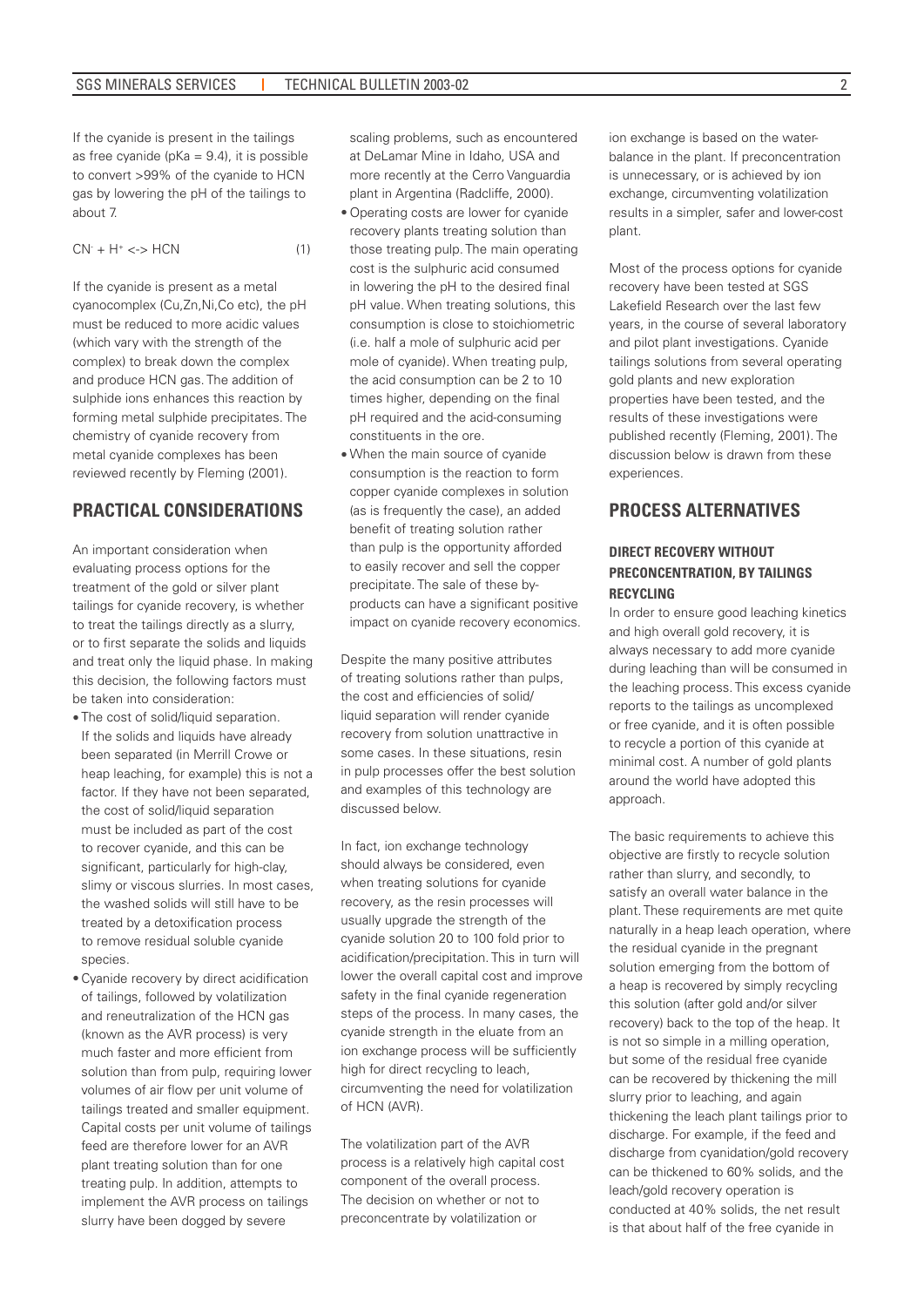3

the tailings is recovered and recycled. This is depicted schematically in Figure 1.

#### Pros

- The process is very simple with relatively minor capital cost (two thickeners, larger leach and CIP tanks) and minimal operating costs.
- The process does not require conversion of free cyanide to HCN gas. Cons
- It is difficult to recover more than ~50% of the free cyanide in the tailings. The remaining tailings must still be treated by a detoxification process prior to discharge to the environment.
- Without additional processing, the cyanide present in tailings as metal complexes is not recovered.

### **DIRECT RECOVERY BY THE SART PROCESS**

The SART process was developed by SGS Lakefield Research and Teck Corporation (MacPhail et al., 1998), and is similar to the previous process, in that there is no pre-concentration of cyanide. SART should be applied in those situations where there is a significant concentration of copper (or zinc) as weak-acid-dissociable (WAD) cyanide complexes in the tailings (or recirculating heap leach liquor). Metals are precipitated from solution by addition of acid (typically to ~pH 4-5) and sulphide ions (Fleming, 2001). The precipitate is recovered by thickening and filtration, and the liquor is neutralized and recycled to leach. The concentration of free cyanide in the recycle solution is essentially the same as the combined concentrations of free and WAD cyanide in the feed to the SART process.

The solids density in the primary reactor will usually be very low (in the 0.05 to 0.5% range), and therefore it is beneficial to thicken the precipitate prior to filtration. This also affords the opportunity to pump a portion of the thickener underflow back to the primary reactor, where it can act as seed material for new precipitate formation. With appropriate recycling and flocculation, solids densities of 5-15% can be produced in the thickener underflow, which results in the volumetric flowrate to the pressure filter being reduced by a factor of 100



Figure 1. Simplified flowsheet for direct recovery of free cyanide from gold plant tailings

or more. A schematic flowsheet is shown in Figure 2.

The basic chemistry of the SART process is identical to the MNR process, which was extensively tested in the 1980s (Potter et al., 1986). The fundamental difference between the two processes lies in the physical handling of the precipitate. In the MNR process, the  $\mathrm{Cu_{2}S}$  precipitate is pumped directly as a low-density slurry from the primary reactor to a pressure filter. In the SART process, the volume of slurry reporting to the pressure filter is decreased by up to 99%, greatly reducing filter plant costs and improving the safety aspects of this potentially hazardous unit operation. Both the MNR and SART processes have been piloted, and a full scale SART plant has recently been built and commissioned at Newcrest's Telfer operation in Western Australia.

The experience gained during several laboratory programs and one pilot plant SART campaign can be summarized as follows:

• When the WAD cyanide complex in the tailings is copper (which was generally the case in these projects), the SART process produces a precipitate of almost pure Cu<sub>2</sub>S, analyzing ~70% Cu

and ~20% S. There was always minimal cyanide in the precipitate (<0.15%).

- Ferrocyanide and thiocyanate are not precipitated at all, and build up in the recirculating solution phase. They can be precipitated from a bleed stream by lowering the pH to about 2 (without sulphide addition).
- The copper precipitation reaction rate is fast (<5 minutes) and the precipitate flocculates readily (with appropriate flocculant addition) and settles rapidly, producing a fairly dense thickener underflow (~10% solids) and clear overflow.

The pros and cons of the SART process are essentially the same as the direct recycling approach, with the added advantage that revenue can be generated from the sale of high-grade copper (or zinc) sulphide precipitates.

#### **DIRECT RECOVERY BY THE AVR PROCESS**

The earliest experience in the mining industry with cyanide recovery from tailings was the AVR process, which was practiced at the Pachuca silver mine in Mexico and at the Flin Flon Mine in Manitoba, Canada (Davis, 1946; Flin Flon Mill Staff, 1946) more than 50 years ago. The process has been installed more recently at the Golden Cross Mine in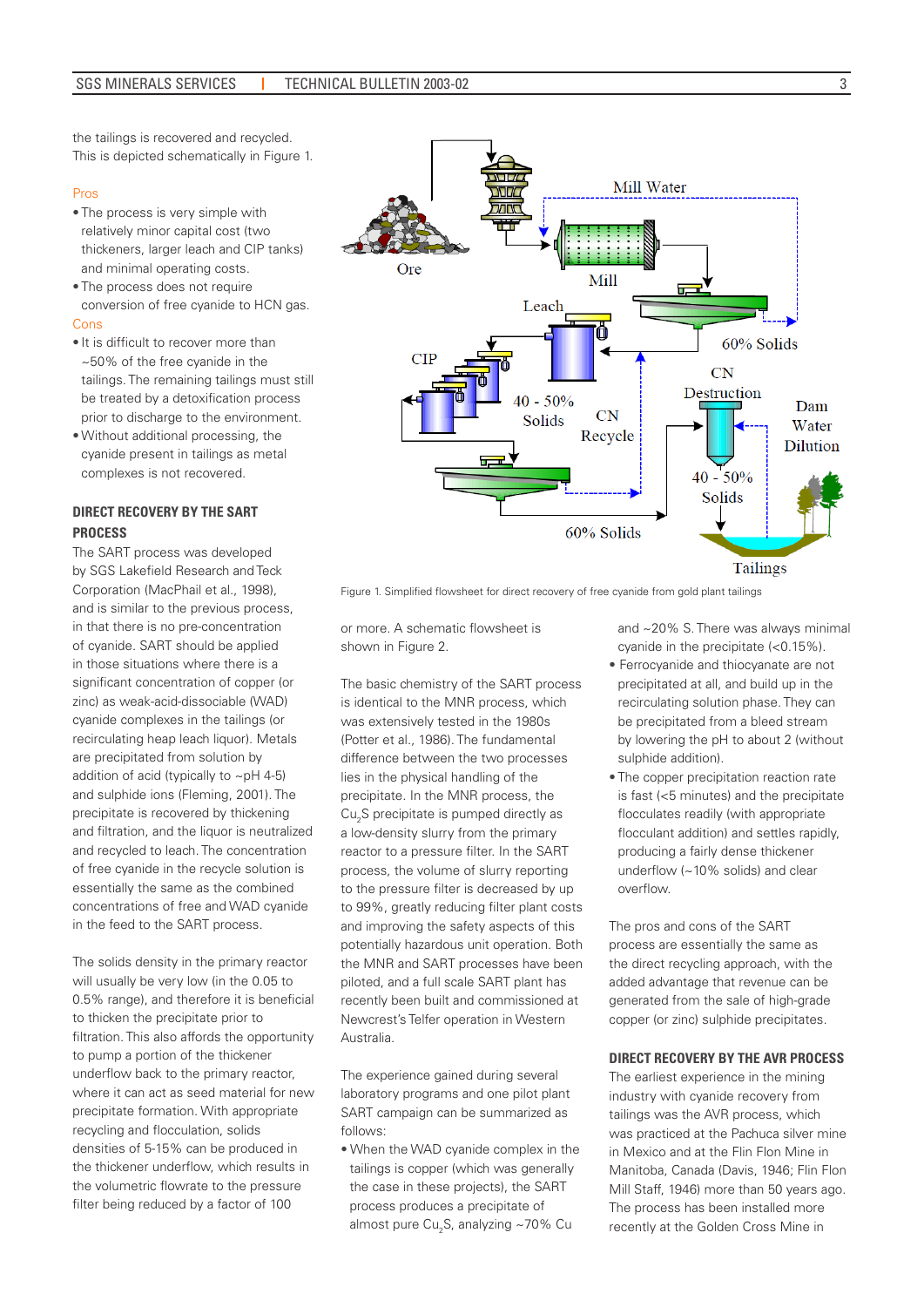New Zealand, the DeLamar Mine in Idaho, USA, the Morro de Ouro Mine in Brazil and the Cerro Vanguardia Mine in Argentina, although only the two South American mines are currently operating.

The AVR process involves acidification of the gold plant tailings with sulphuric acid, to lower the pH from ~10 to less than 7, usually to pH 3 to 5. The process can be applied to solutions or pulps, although solution treatment is preferred in most cases for the reasons outlined above. During acidification, free cyanide and weakly complexed cyanide (complexes of Zn, Cd, Ni, Cu) are converted to HCN, which is then volatilized by passing a vigorous stream of air bubbles through the tailings pulp or solution. This operation is performed in a tall tower, which is baffled with plates or packed with inert media to improve gas/gas contact.

The air/HCN gas stream is scrubbed in a caustic solution in a second reactor tower to convert the HCN back to free cyanide ions for recycling. Scrubbing in a lime scrubber has been attempted, but has not been installed at any of the operating plants, mainly owing to concerns about scaling. It is possible to build up the cyanide concentration in the scrubber to the solubility limit of the sodium or calcium cyanide salt, although a practical limit of  $\sim$  100 g/L CN is usually used. The process is described in detail by Riveros et al. (1993).

The experience gained from three laboratory/pilot campaigns conducted at SGS Lakefield Research, treating widely divergent feed materials, can be summarized as follows:

- The rate of conversion of free and complexed cyanide to HCN, as well as precipitation of metals, is rapid (<10 minutes), whereas the rate of stripping of HCN from the solution to the gas phase is slow (several hours for complete stripping). The HCN stripping rate can be significantly enhanced by heating the tailings, although this cost would be prohibitive in most cases.
- Given sufficient residence time in the HCN stripping reactor, the AVR process is capable of producing final effluents that are very low in cyanide and metals  $(CN<sub>TOT</sub>, Cu, Fe < 1 mg/L).$



- 
- The pH of the acidification process must be reduced to  $<$ 3 if the tailings contain significant amounts of copper cyanide complexes. It is not possible to recover any cyanide that is associated with ferrous or ferric cyano complexes.
- Acid consumption is close to stoichiometric based on total cyanide in solution, when treating solutions. In one campaign where solutions and pulps from the same operation were tested, acid consumption was 5 times higher for pulp treatment. The rate of HCN stripping from pulp was also significantly slower than from solution.

#### Pros

- The AVR process has been studied and practiced for many years and the practical and theoretical aspects are well understood.
- It is the only process involving HCN generation that has been applied successfully in the mining industry, with a wealth of experience gained from several operating plants around the world.
- In cases of high cyanide concentration in the tailings, the process has lowered the overall operating costs in those plants where it has been installed. Cons
- Capital costs are higher than the alternatives, mainly due to the slow rate of HCN volatilization, and the resultant large size of the packed

stripping tower.

- The process is not well suited to treatment of slurries because of (a) high acid consumption, (b) exceptionally slow HCN stripping rates and (c) the potential for severe scaling problems.
- In practice it is difficult to achieve low values of residual cyanide in the treated solution, and supplementary cyanide detoxification may be required.

### **INDIRECT RECOVERY WITH PRECONCENTRATION BY ION EXCHANGE RESINS**

It is often inconvenient, costly or inefficient to recover cyanide directly from gold plant tailings. This is the case if the tailings pulp is difficult to separate into solid and liquid components (as occurs with laterite, high-clay, slimy or viscous ores) and also if the tailings solids are high acid-consumers. In these situations, direct acidification of the tailings results in high operating costs (due to high acid consumption) and inefficient cyanide and copper recovery (due to the loss of CuCN precipitate to the tailings). Air stripping of HCN from slurry is also inefficient, requiring long residence time in the stripping column and high air flowrates.

Anion exchange resins can play a very valuable role in these situations. The resin in pulp process is welldeveloped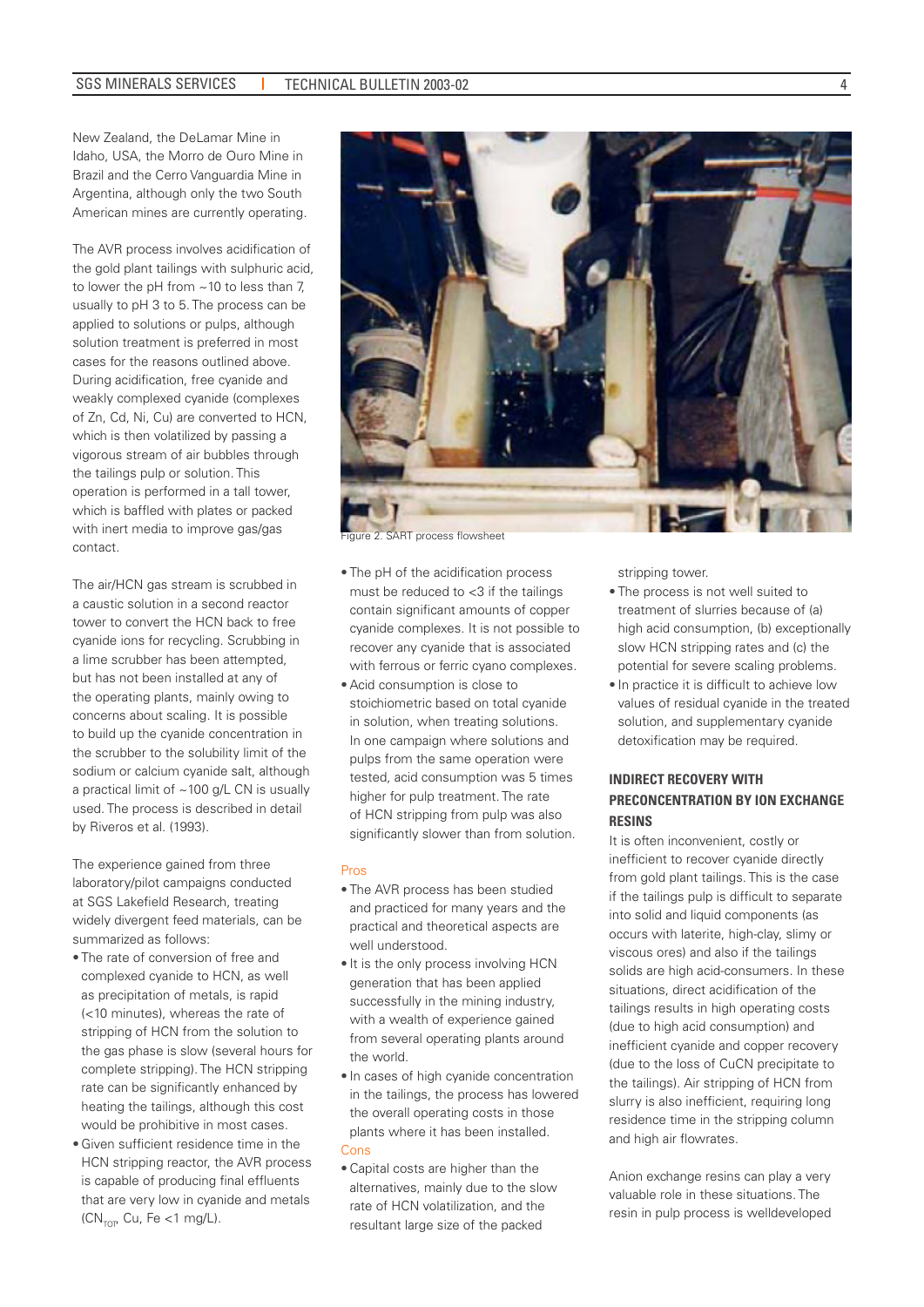in the mining industry for other applications (uranium, gold recovery), and presents the opportunity to recover cyanide directly from pulp tailings, circumventing solid/liquid separation processes. Moreover, conventional commercial strong-base resins are wellsuited to this application.

The most common cyanide species in gold plant tailings are free cyanide anions (usually 100 – 500 mg/L) and the cyano complexes of copper, zinc, iron and sometimes nickel.

The free cyanide anion has a very low affinity for anion-exchange resins, and can only be extracted efficiently after all the metal cyanide complexes plus most other anions (especially thiocyanate) have been extracted. However, free cyanide can be efficiently extracted if it is pre-complexed with a metal ion such as zinc (or copper) prior to ion exchange, as discussed below.

The ability of anion exchange resins to efficiently extract copper, zinc and nickel cyanide, as exemplified in the adsorption isotherms shown in Figure 3, presents an opportunity to recover these complexes when they are present in the tailings of a gold plant.

Nickel cyanide is uncommon in gold plant tailings, while cobalt (III) and iron cyanides form such stable complexes that it is impossible to break them down without simultaneously destroying the cyanide ion. Thus, these complex anions can be extracted from gold plant tailings by ion exchange, making the tailings amenable for direct discharge to the environment, but they do not yield their cyanide for recycling.

### (a) Loading Enhancement by Zinc Complexation

Zinc cyanide is found naturally in many gold leach circuits, particularly those employing Merrill Crowe for final gold recovery. In addition, a zinc salt can be added to the leach tailings to precomplex all of the free cyanide as the zinc cyanide WAD complex. Although this complex is the weakest of the WAD cyanide complexes (Zn(CN)<sub>4</sub><sup>2-</sup>, log  $\beta_4$ = 17.4), it has a very strong affinity for anion exchange resins, as shown in



Figure 3. The equilibrium loading of various metal cyanide complexes from a plant leach liquor onto a strong base resin, A101Du (Fleming and Cromberge, 1984)

Figure 3.

Zinc cyanide loads onto a strong base anion exchange resin via the following stoichiometry:

$$
(\circledR - N + R_3)_2 SO_4^{2-} + Zn(CN)_4^{2-} \Rightarrow (\circledR - N + R_3)_2 Zn(CN)_4^{2-} + SO_4^{2-} \tag{2}
$$

where the symbol ® represents the resin matrix. The stoichiometry of equation 2 shows that each resin functional group effectively loads two cyanide ions, so not only does the pre-complexation reaction convert cyanide from the poorly loading free cyanide form to the strongly loading zinc cyanide complex form, it also doubles the total loading capacity of the resin for cyanide ions. Resins are capable of loading to their theoretical capacity (30-40 g/L zinc, 50-65 g/L cyanide) from quite dilute zinc cyanide solution (<100 mg/L Zn), and are able to produce very low levels of cyanide in the final effluent (<1 mg/L).

To elute the zinc cyanide, the loaded resin is treated with sulphuric acid, which breaks down the zinc cyanide complex completely, producing zinc sulphate and HCN gas in solution. If the acid solution (100-150 g/L  $\rm H_2SO_4$ ) and the resin are moved countercurrent to one another, it is possible to produce a strong HCN solution (>5% HCN) containing no excess acid (pH >5).

$$
(\circledR - N + R_3)_2 Zn (CN)_4^{2-} + {}_2H_2SO_4 \rightarrow (\circledR - N + R_3)_2 SO_4^{2-} + Zn SO_4 + 4HCN \tag{3}
$$

It is necessary to separate the ZnSO4 and HCN in the strip liquor, so that the zinc can be recycled to the pre-complexation reaction. This is done by AVR. The HCN gas is volatilized from the regenerant solution in a stream of air, which is scrubbed in lime or caustic solution to recover the cyanide as the usable free cyanide ion. Because of the high concentration of HCN in the regenerant solution, the size of the stripping column will be relatively small compared to an AVR plant treating tailings solution directly.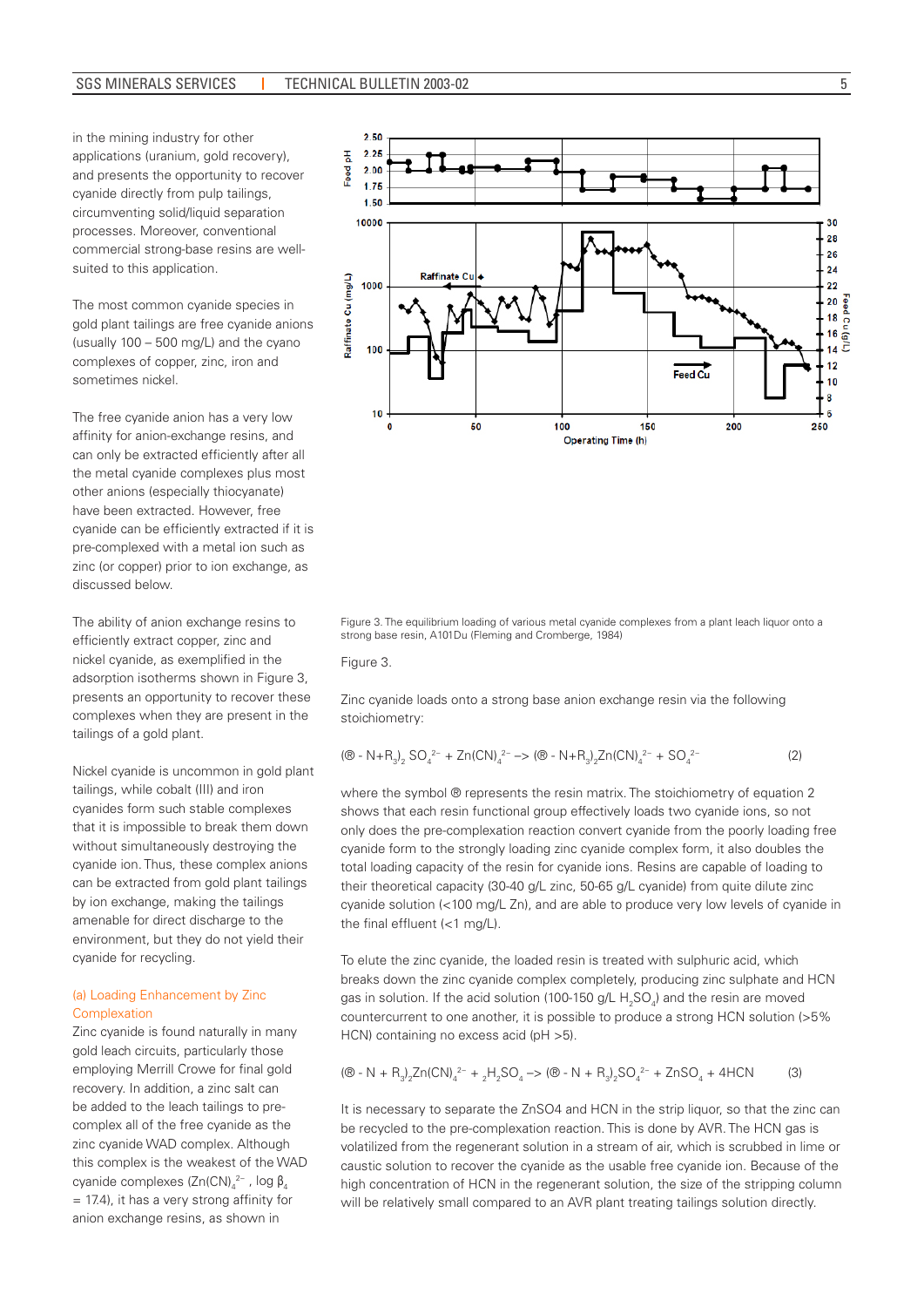$2HCN + Ca(OH)_{2} \rightarrow Ca(CN)_{2} + H_{2}O$  $(4)$ 

The barren regenerant solution can be recycled directly to the pre-complexation reactor, or it can be treated with lime or caustic to precipitate zinc hydroxide for sale, discard or recycling. A simplified flowsheet of this process is shown in Figure 4.

The only reagents theoretically consumed are sulphuric acid (stoichiometric consumption: 0.5 mole per mole cyanide recovered, or 1 kg H2 SO4 /kg NaCN) and lime (stoichiometric consumption: 0.5 mole per mole cyanide, or 0.75 kg Ca(OH)<sub>2</sub>/kg NaCN).

A fairly basic operating cost comparison of recycling cyanide (from the free cyanide or zinc cyanide form) versus cyanide destruction is made in Table 1, from which it is apparent that recycling will be economically attractive in most cases. In addition, the various unit operations needed for a cyanide recovery plant (by ion exchange) require simple equipment, operated under ambient conditions. It is expected that the capital cost will be relatively low, with a payback time significantly less than the rest of the gold plant.

#### Pros

- The process can be applied to solutions or slurries, circumventing the need for solid/liquid separation in the case of milling operations.
- It is possible to recover all the free and WAD cyanide in the gold plant tailings without upsetting the water balance in the plant, and without the need for supplemental detoxification of the final tailings.
- The AVR process is applied to a small, highly concentrated solution of HCN, and it is therefore potentially safer than direct AVR on tailings, and will be more efficient and rapid.

Cons

- No commercial installations have been built yet.
- The process is more complex than direct recovery from tailings (without preconcentration of the cyanide).
- Handling of concentrated HCN in a small AVR plant is potentially hazardous, and this part of the plant



Figure 4. Simplified flowsheet for cyanide recovery from gold tailings slurry by ion exchange with zinc pre-complexation

|                                                                                                                                                                                                                                  | Cost of Recycled Cyanide<br>(per kg NaCN) $$$ / kg |
|----------------------------------------------------------------------------------------------------------------------------------------------------------------------------------------------------------------------------------|----------------------------------------------------|
| $H2SO4$ consumed at 1.2 kg $H2SO4$ per kg NaCN (20%)<br>excess assumed)<br>Lime consumed at 0.9 kg per kg NaCN (20% excess<br>assumed)<br>Resin and zinc losses, labour, power and maintenance<br>(range based on size of plant) | $0.14 - 0.20$<br>$0.14 - 0.20$<br>$0.20 - 0.50$    |
| Total                                                                                                                                                                                                                            | $$0.48 - 0.90$                                     |
|                                                                                                                                                                                                                                  | Cost of New Cyanide<br>(per kg NaCN)               |
| Purchase Price of New Cyanide<br>Cost of cyanide destruction (quoted by Inco for SO <sub>2</sub><br>process)                                                                                                                     | $1.20 - 1.50$<br>$0.65 - 2.40$ ##                  |
| Total                                                                                                                                                                                                                            | $$1.85 - 3.90$                                     |

Table 1. Operating cost comparison: Cyanide recycling versus cyanide destruction

## The wide range of costs for the Inco process takes into consideration variable CN- in the tailings (in the range 100 to 800 mg/L CN) and the variable cost of different SO<sub>2</sub> sources. Other CN destruction processes are generally more expensive than the Inco process.

must be carefully designed and engineered.

The process should always be considered for the treatment of gold plant tailings in which the recovered cyanide is present in the form of free cyanide or the zinc cyanide complex. Non-recoverable forms of cyanide (ferrocyanide and thiocyanate, for example), do not load as well as zinc cyanide on the resin, and can be rejected to the tailings if desired. If the tailings contain significant amounts of WAD cyanide in the form of the copper cyanide complex, the zinc process is not ideal, and the Hannah process described below should be considered.

#### (b) Loading Enhancement by the Augment Process

The Augment process was developed by Lakefield Research and the DuPont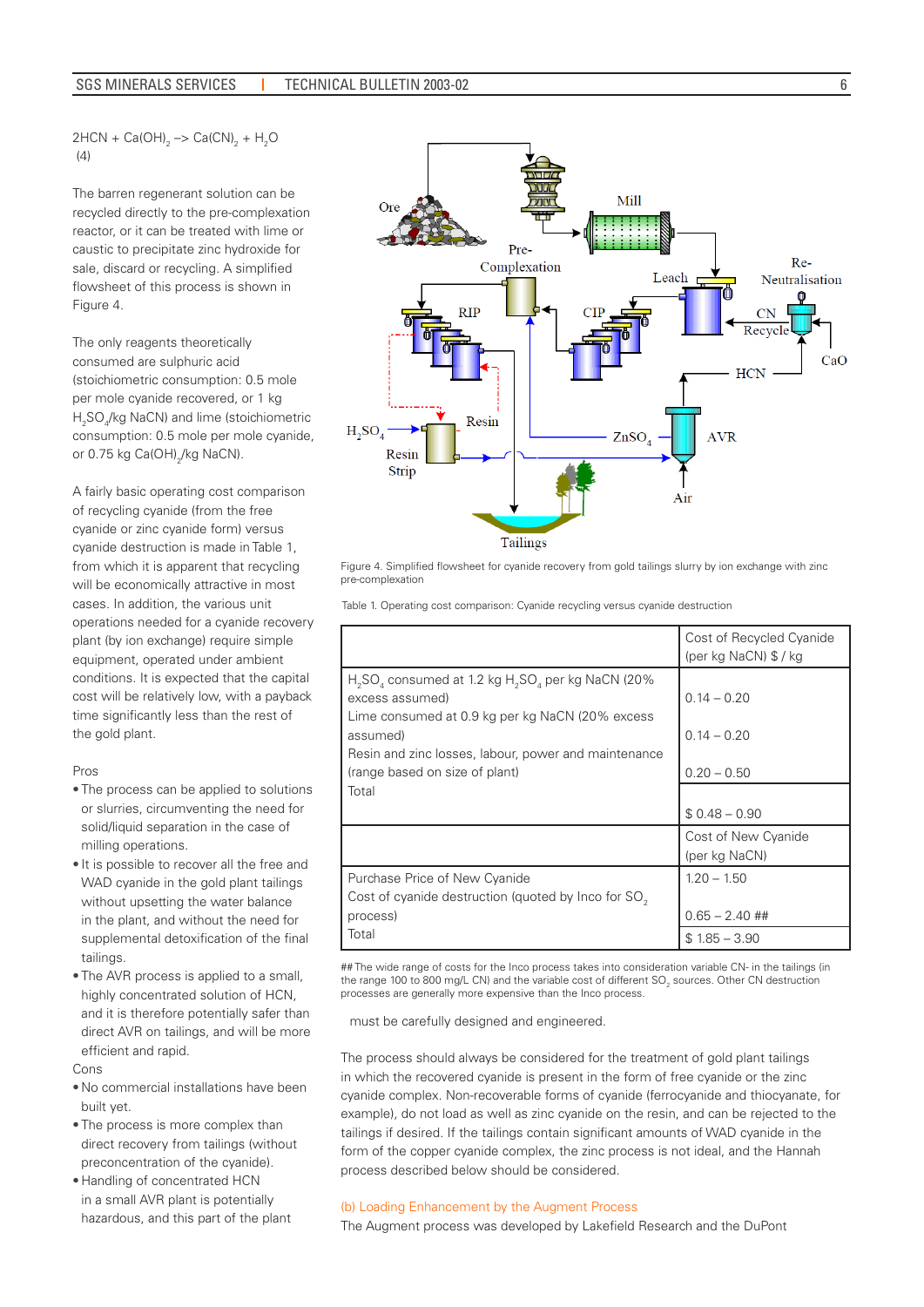Corporation (Fleming et al., 1995) to recover copper and cyanide in gold plant tailings, by an ion-exchange resin based process.

The chemistry involved in the various unit operations of the Augment process was described recently by Fleming (2001).

The process was extensively tested at Lakefield Research in the 1990s, and it was demonstrated that copper cyanide and free cyanide could be extracted from gold plant tailings to low barren solution values (<10 ppm), in a continuous process that produced concentrated cyanide solution (~100 g/L NaCN equivalent) and ~99.9% copper cathodes as products. Consumption of acid and base were almost stoichiometric (~10% excess), as in the zinc cyanide (or free cyanide) case above. The economics of this process could, in most cases, produce slightly more favourable economics of cyanide recovery versus cyanide destruction (because of the additional revenue from copper sales) than those depicted in Table 1, for the zinc pre-complexation process.

The Augment marketing company has recently been dissolved, and the rights to this technology are held by the University of Reno in Nevada, USA.

#### Pros

• The same advantages as the process involving enhancement by zinc complexation, with the added benefit of revenues from the sale of cathode copper.

#### Cons

- No commercial installations have been built yet.
- The process is more complex than zinc cyanide enhancement. During piloting at Lakefield Research, it was shown that the cyanide to copper ratio is a key parameter that must be closely monitored and, in some cases, controlled, through all the unit operations of loading, elution, regeneration and electrowinning. The requirement for continuous, on-line analysis of copper and cyanide in solution creates analytical challenges, and it is anticipated that the efficient operation of an Augment process will require a highly skilled workforce.

#### (c) Loading Enhancement by the Hannah **Process**

The Hannah process (patents pending) was also developed at Lakefield Research, in collaboration with John A. Thorpe. Like the Augment process, it was developed with the treatment of copper cyanide-bearing gold plant tailings in mind, but is able to efficiently recover free cyanide and the cyanide associated with other WAD complexes as well. The process is based on extraction with anion exchange resins, so can also be applied to solution or slurry tailings.

Whilst the details of the process cannot be published at this stage, since the application for patents is still under review, the following brief outline can be used to size major equipment and to calculate reagent consumptions:

- The process uses conventional, largebead, strong base resins.
- The main purpose of the process is to recover cyanide, but it can also recover copper, zinc and thiocyanate (as a concentrated solution or as a CuSCN precipitate). If desired, thiocyanate can be rejected by the process, and report to the tailings.
- The optimum cyanide removal efficiency will vary with pulp composition, environmental regulations and local costs, but will normally be >90%.
- The preferred reagents for the process are: -

| Consumption (mole/mole CN                               |                 |                  |
|---------------------------------------------------------|-----------------|------------------|
| recovered)                                              |                 |                  |
| Reagent                                                 | Low<br>CN:Cu(1) | High<br>CN:Cu(2) |
| $Ca(OH)_{2}$                                            | 1.0             | 0.6              |
| $H_2SO_4$                                               | 0.8             | 0.6              |
| <b>NaSH</b>                                             | 0.2             | < 0.05           |
| where $(1)$ CN:Cu $<$ 5:1, and $(2)$ CN:Cu<br>$>10:1$ . |                 |                  |

- •Resin flow will be 0.6 to 1.2 litres of resin per mole of cyanide recovered (cyanide equivalent loading on resin = 22 to 44 g/L).
- Resin phase retention times in the loading tanks will be 1 to 2 hours. Two to four loading tanks in series will be normal.
- The volumetric ratio of tailings solution flow to countercurrent resin flow will vary with the composition of the tailings, but will typically range from

20:1 to 100:1.

- Total volumetric resin inventory in the plant (loading, elution and regeneration is expected to be in the range 0.5 to 2 times the volume of tailings solution processed per hour.
- Resin elution is done at ambient temperature, and the hold up time is about 1 hour.
- Resin regeneration is preferably done in columns, in a residence time of ~2 hours. The regenerant is alkalized to produce a concentrated  $Ca(CN)_{2}$ solution for direct recycling to leach.

The Hannah process is expected to produce similar favourable economics as depicted in Table 1 above, and is currently being evaluated by two mining companies.

#### Pros

- The process enjoys the same advantages as the Augment process, with the added advantage of being simple to understand, optimize and operate.
- Unlike the zinc enhancement process, the Hannah process is able to treat tailings that contain both copper and zinc as WAD cyanide complexes, and produce separate ZnS and  $\textsf{Cu}_\textsf{2}\textsf{S}$  byproducts.

#### Cons

• No commercial installations have been built yet.

# **ENVIRONMENTAL, SOCIAL, HEALTH AND SAFETY BENEFITS OF CYANIDE RECYCLING**

The discussion above has centered on the technical aspects of cyanide recovery and the economic benefits that should flow from the implementation of this technology. As shown, the favourable economics alone should persuade gold mining companies to seriously examine cyanide recovery versus cyanide destruction in their mills.

There is, today, an even more compelling reason for gold mining company executives to seriously evaluate the option of recovering and recycling cyanide from gold plant tailings, and that is the positive impact that this technology will have on the environment and on the perception of the gold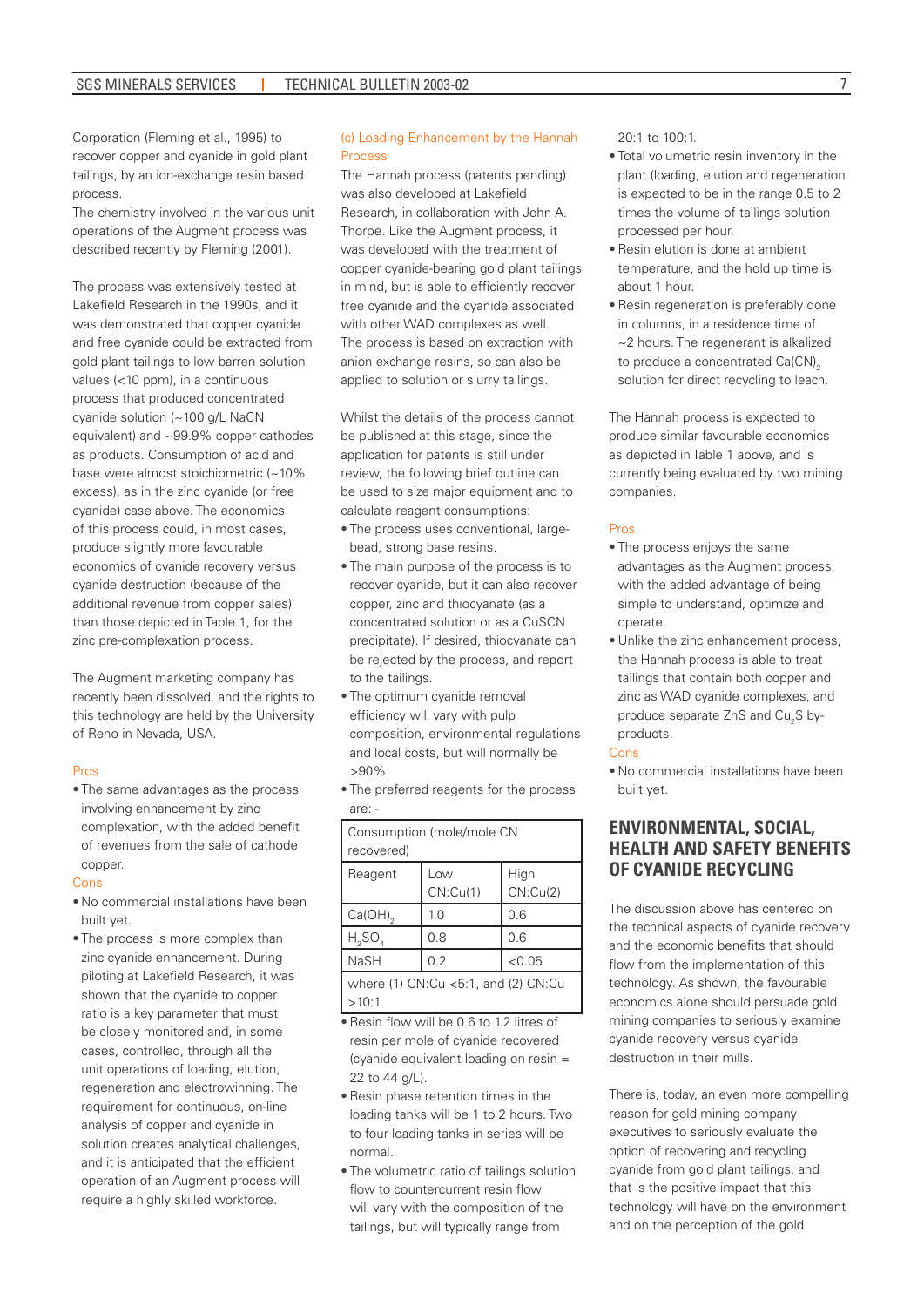industry in the minds of the public, special interest groups, regulators and governments.

These less-tangible benefits of cyanide recovery can be summarized as follows: -

- The current 'best' practice is to oxidize cyanide in gold plant tailings to cyanate (and sometimes ammonia), and precipitate heavy metals (plus strongly bound cyanide) in the tailings, before release into a tailings dam or aquifer. Whilst this represents a significant improvement on the historical practice of releasing cyanide directly into tailings dams (and allowing air and sunlight to slowly decompose the cyanide), cyanide detoxification cannot be considered a 'clean' technology. For example, salts such as sodium cyanate and thiocyanate accumulate in aqueous solutions (and ultimately in the ground water) while heavy metals remain in the tailings. Whilst those species are less toxic than cyanide, cyanate represents a biological oxygen demand and nitrogen loading in aquifers, while ammonia is extremely toxic to aquatic life.
- Cyanide recycling reduces the need for new cyanide purchases, which in turn reduces the risk of cyanide spills in transit to a mine site. In addition, the preferred reagent for transportation is solid sodium cyanide, which must be carefully handled during manufacture, shipping and unloading at the mine site, to avoid exposure of workers to toxic dust.
- Cyanide recovery technology will extend the life of mines by allowing mining companies to process lower grade ores as well as ores that contain high cyanide-consuming minerals, such as copper sulphides and oxides. In several of the cyanide recovery processes, copper is recovered and can generate extra revenue for the operator, instead of becoming the death knell of a mine, as is often the case today.

# **CONCLUSIONS**

Free and weak-acid dissociable cyanide are readily recoverable from gold and silver plant tailings solutions or pulps.

There are several processes available, and the choice of the best technology will be based on factors such as:

- The composition of the tailings.
- The form of the tailings (solution or pulp).
- The efficiency and cost of solid/liquid separation.
- The local environmental regulations for final discharge of tailings and bleed streams.
- The availability of local expertise and infrastructure.

In most cases, the cost of recycled cyanide will be less than one third the cost of new cyanide purchases, and capital investment to recover cyanide will pay back in less than 2 years.

The implementation of this technology will reduce shipments of new cyanide to mine metallurgical sites, reduce soluble salt loadings in tailings, and demonstrate proactive environmental stewardship to a public that has become increasingly hostile in recent years.

Cyanide recycle should be evaluated during project feasibility for all new gold operations, and should also be considered for retrofitting into many existing plants.

### **REFERENCES**

Davis, D. et al. (1946). Cyanide and regeneration plant and practice at Flin Flon. The Canadian Institute of Mining and Metallurgy, Transactions, vol XLIX, pp 130-142.

Fleming, C.A., Cromberge, G. (1984). The extraction of gold from cyanide solutions by strong-and weak-base anion-exchange resins. J. S. Afr. Inst. Min. Metall., vol 84(5), pp 125-137.

Fleming, C.A., Grot, W., Thorpe, J.A. (1995). Hydrometallurgical extraction process. U.S. Patent No. 5,411,575

Fleming, C.A. (2001). The case for cyanide recovery from gold plant tailings – positive economics plus environmental

stewardship, Cyanide: Social, Industrial and Economic Aspects (C.A. Young, L.G. Twidwell and C.G. Anderson, editors). The Minerals, Metals and Metallurgical Society Annual Meeting, New Orleans, pp 271-288.

Flin Flon Mill Staff. (1946). Cyanide and regeneration plant and practice at Flin Flon", The Canadian Institute of Mining and Metallurgy Transactions, Volume XLIX, pp 130-142.

Goldblatt, E. (1956, 1959). Recovery of cyanide from waste cyanide solutions by ion exchange. Ind. Eng. Chem., vol 48(12), p 2107 and vol 51(3), p 241.

MacPhail, P.K., Fleming, C.A., Sarbutt, K.W. (1998). Cyanide recovery by the 'SART' process for the Lobo- Marte Project – Chile. Proceedings, Randol Gold Forum '98, Denver, Colorado, pp 319-324.

Potter, G.M., Bergmann, A., Haidlen, U. (1986). Process of recovering copper and of optionally recovering silver and gold by leaching of oxide and sulphide containing materials with water-soluble cyanides. U.S. Patent No. 4,587,110.

Radcliffe, P. (2000). Anglogold Corp., Personal Communication.

Riveros, P.A., Molnar, R.E., McNamara, V.M. (1993). Alternative technology to decrease the environmental impact of gold milling. CIM Bull., pp 167-171.